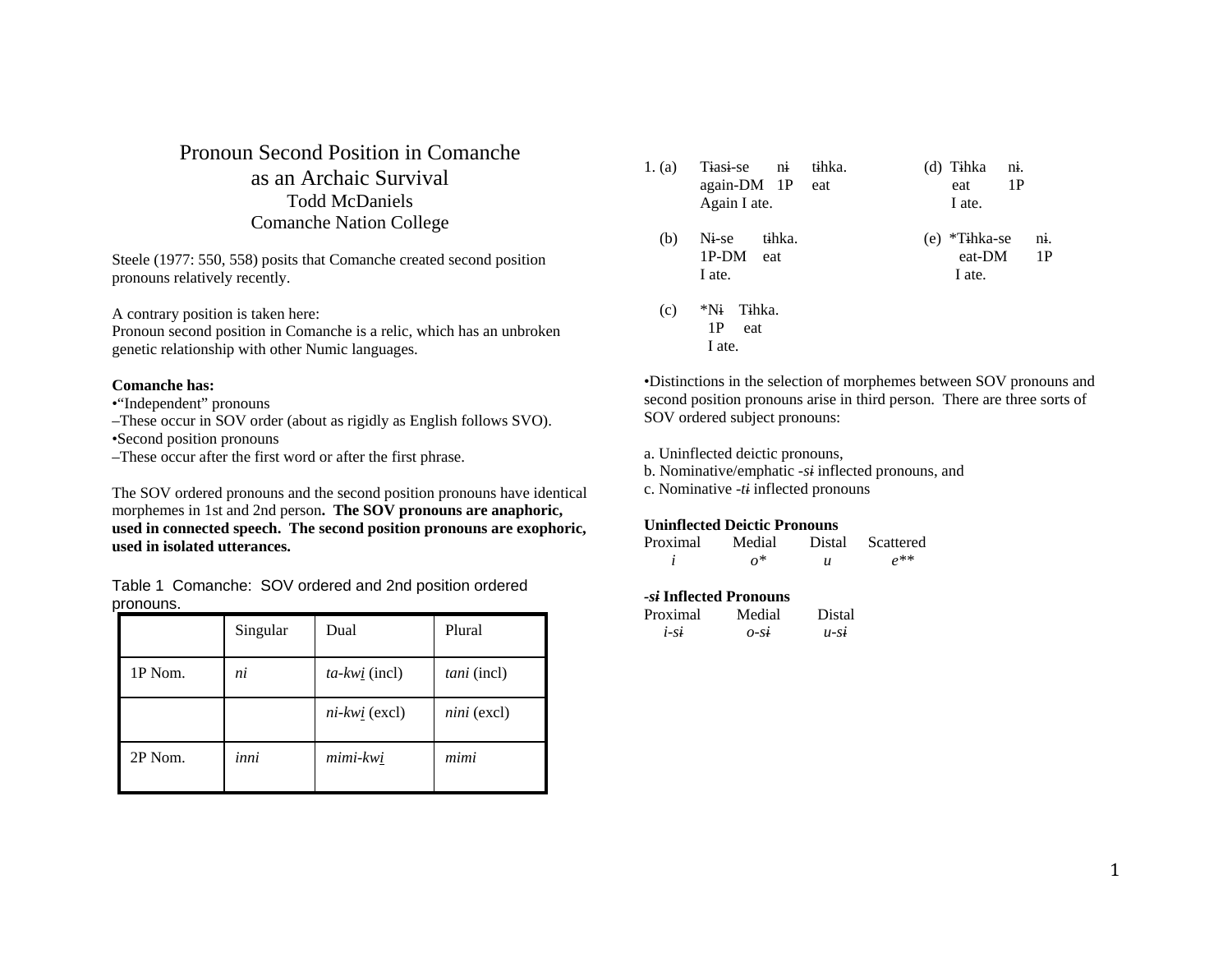|  |  | Table 2 Third person SOV ordered pronouns |  |  |  |
|--|--|-------------------------------------------|--|--|--|
|--|--|-------------------------------------------|--|--|--|

|           | Singular      | Dual              | Plural     |
|-----------|---------------|-------------------|------------|
| Proximal  | $s-i-ti$      | $s$ -i-ti-kwi     | $s$ -i-tii |
| Medial    | $s$ - $o$ -ti | $s$ - $o$ -ti-kwi | s-o-tii    |
| Distal    | $s$ -u-ti     | $s$ -u-ti-kwi     | $s$ -u-tii |
| Scattered | $s$ -e-ti     |                   | $s$ -e-tii |

- 2. U-se sohoto'i-ti. 3P/DIST-DM climb-IMPF He/she/that's climbing.
- 3. U-si-se sohoto'i-ti. 3P/DIST-N-DM climb-IMPF He/she/that's climbing.
- 4.  $S$ -u-ti-se sohoto'i-ti. DEF-3P/DIST-N-DM climb-IMPF He/she/it's climbing.

# **Definite pronouns like that in (4) are exclusively anaphoric.**

Table 3 Third person second position subject pronouns.

|                        | Singular         | Dual        | Plural   |
|------------------------|------------------|-------------|----------|
| 3P Nom.<br>In vicinity | mа               | ma-ti-kwi   | ma-tii   |
| 3P Nom.<br>Distal      | $\boldsymbol{u}$ | $u$ -ti-kwi | $u$ -tii |

## **Comanche second position pronouns are exclusively exophoric.**

5. Sohoto'i-ti **u**. climb-IMPF 3P/DIST[subj] He/she/that's climbing.

6. Sohoto'i-ti **ma**. climb-IMPF 3P[subj] He/she/that's climbing.

"The demonstratives built on ma- are not used in the subjective, …" (Crum and Dayley1993: 26)

\*Note: uninflected deictics found in Comanche have not been observed in Shoshone.

However, there is in fact Shoshone data with *ma* subject:

Western Shoshone:

6. Ke **ma** sumpanai-n. NEG 3P know-PF He doesn't know. (Maxine Hall, Ken Hale eliciting 1958, Indiana University Archives of Traditional Music Accession no. 85-609-F, OT7964)

Gosiute Shoshone:

- 7. "E-kkih e-wai **ma** naakkiku" me s-u-ti. PROX-LOC{=here} PROX-like 3P happen QUOT DEF-3P/DIST-N "It happened like this," he said. (Miller 1972: 59)
- 8. "Hinna **kia**na suahtsi-hkwa" me. something.A INF 3P must forget-DIR(away) QUOT "He (mule) must have forgotten something." (Miller 1972: 75)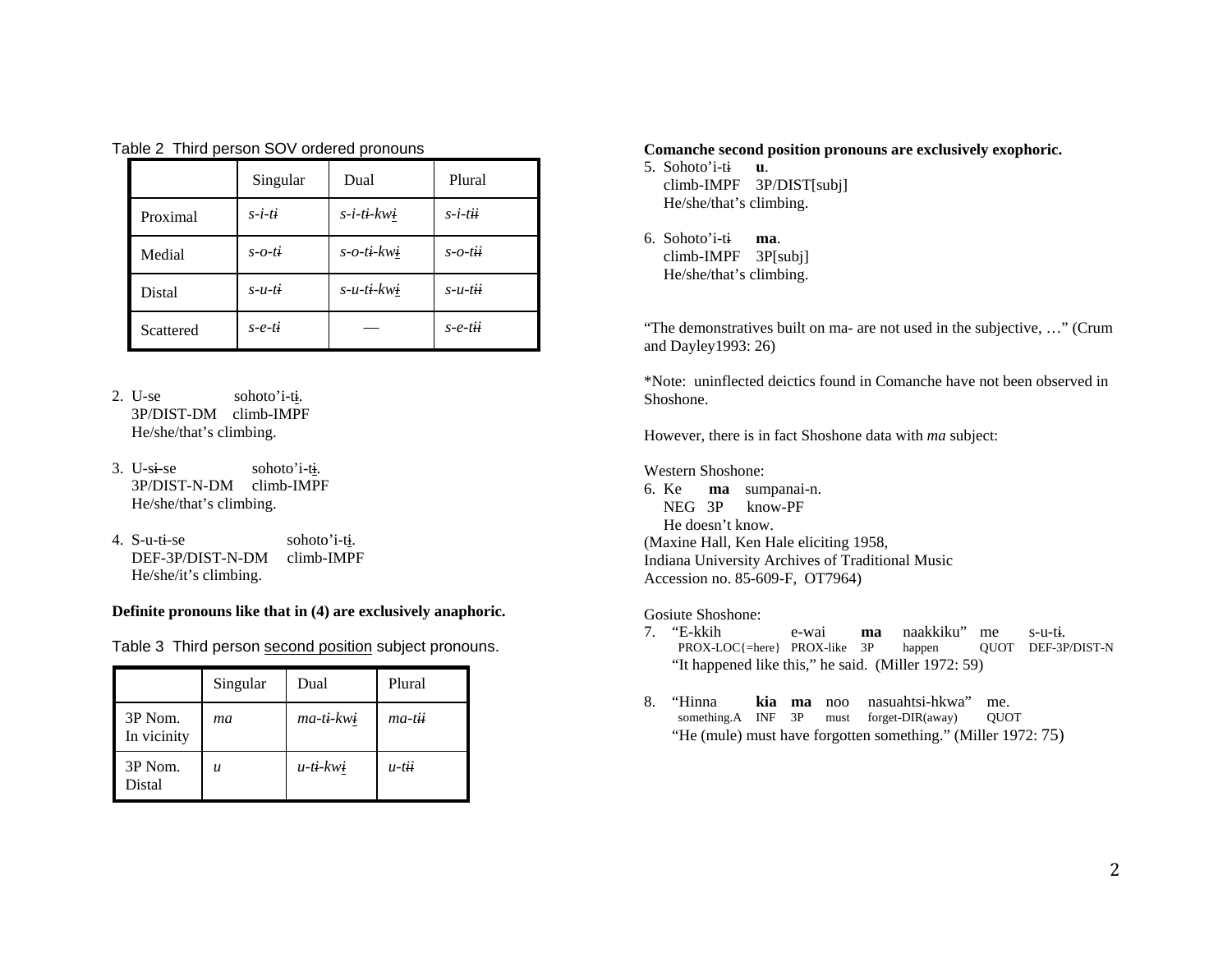9. "Ke," me u niikwi-nna, "hinna **kia ma** tiasi NEG QUOT 3P,A tell-PROG something,A INF 3P again nasuahtsi-hkwa," me u-niikwi-nna. forget-DIR(away) QUOT 3P/DIST-tell-PROG

 "No," he said, "he must have forgotten something else again," he said. (Miller 1972: 75)

- 10. I-kkihi Tsits Rents **u** i-nankwa i-kkih. PROX-LOC PN 3P[subj] PROX-over.at PROX-LOC It was here this side of Church Ranch. (Miller 1972: 89)
- 11. Waihyanna **u** niaiyu tokai supe s-u-kkan tapeni 3P[subj] blow-IMPF exactly then DEF-3P-A day

u patuuwammi-nku niai-yu-wih.<br>3Plobil get.water-SR blow-IMPF-? 3P[obj] get.water-SR

 There was burning on that day, it was blowing; when he went to get water it was blowing. (Miller 1972: 66)

#### **Absence of plural morphology:**

- 12. Nuun **kia-ma** u hupia-pai, me. must INF-3P[subj] 3P[poss] song-have QUOT "They must have songs of their own." (Miller 1972: 79)
- 13. ke **ma** sumpanai-nna. NEG 3P[subj] know-PROG "they don't know anything." (Miller 1972: 45)

14. S-i-kka hukkana **ma** nakitommo-hkan-ti e-kkih DEF-PROX-A pickleweed 3P[subj] winter-STAT-IMPF PROX-LOC mokottsihnaihkanti makuppa ma tsat-tanii-hkan-ti sack 3P-inside 3P[obj] INST(hand)-put.away-STAT-IMPF sokoppih-a hota-kkan-ti. ground-ABS-A dig-STAT-IMPF

 They lived on the pickleweed in the winter time, made sacks, put it inside it, and dug a hole in the ground. (Miller 1972: 46)

## **Uninflected deictic pronouns are the source for 3rd Person 2nd Position.**

| $\{i, ma, a, u\}$<br>Demonstrative | X                             | $\ddotsc$ | SOV          |
|------------------------------------|-------------------------------|-----------|--------------|
| X                                  | $\{i, ma, a, u\}$<br>Definite |           | 2nd Position |

# **With the reconstruction of second position in Central Numic, second position is attested in all three branches of Numic.**

- •Western Numic (at least 1st Person reconstructable)
- –Northern Paiute (1st Person only)
- –Mono (3rd Person dems. Appear to be recently added)
- •Central Numic
- –Comanche (yes, extensive)
- –Shoshone (residual)
- •Southern Numic
- –Ute (yes, extensive)
- –Kawaiisu (unsure verbal pron. clitics derived from second position?)

# **However, Central Numic and Western Numic seem to differ from Southern Numic in certain conspicuous ways.**

•A number of the pronoun second morphemes are different in Ute.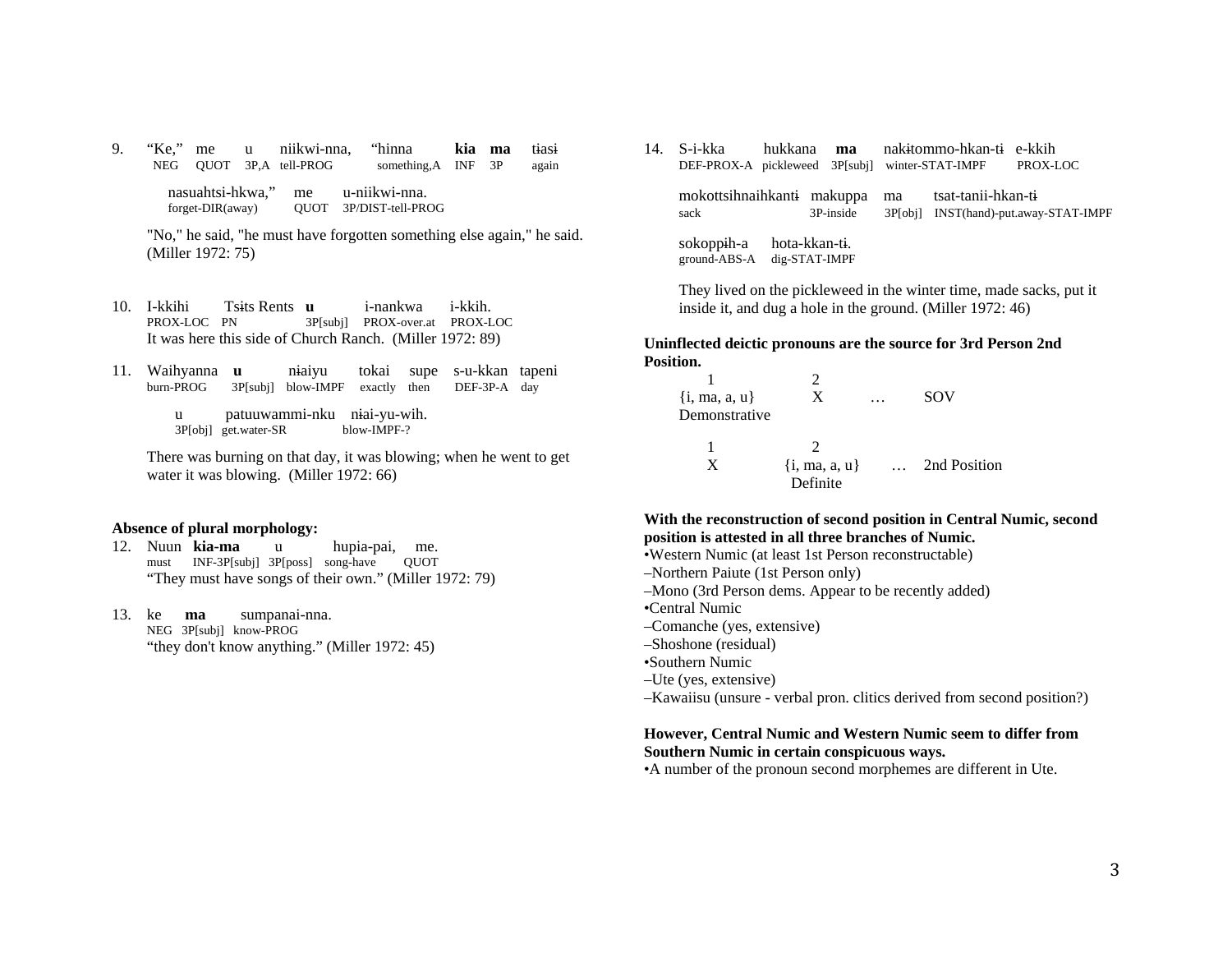•Ute allows second position to co-occur with other non-second position pronouns (this property is consistent with other a number of other UA languages outside Numic, and is probably a property that should be reconstructed).

•Ute does not maintain an opposition between anaphorically accessible pronouns and exophorically accessible pronouns, as Comanche does.

## **Each difference is not nearly as significant as it seems at first glance.**  •Some of the pronoun second morphemes are virtually the same.

Ute:

 1Psg **-n** (sometimes occurs as **-ni** e.g. Givón 1985: 16, 46, 54, 58, 62, 79, 106. This 1Psg is consistent throughout Numic)

3Psg **-'u** 

 (3Psg **-'a** is the same as the P-C. Numic medial deictic (Comanche *o*) among the uninflected pronouns, which were posited as the source for  $2<sup>nd</sup>$  Position Prons. in third person)

•When examining the first two cycles of Givón's *Ute Traditional Narratives*, it can be seen that co-occurrence with other non-second position pronouns is relatively uncommon.

•Ute texts show that a significant disparity exists between third person narrative and character direct speech, such that the odds of getting a second position pronominal is much greater inside direct speech than outside direct speech.

"…one must remember that these pronouns are still similar to anaphora in one crucial respect: They are most normally used to refer to topic-NP's that have been last mentioned in the directly preceding clause in discourse, or in a similarly proximate preceding exchange" (Givón 1980: 310).

## Ute Text Study

The following quantitative study examined the first two cycles in Givón (1985), the Sinawav Cycle and the Coyote Cycle. The study hinges upon the central observation that exophoric references have no opportunity to occur in narrative except as contained within the direct speech of a character.

The study ignored:

•Object clitics

•Subordinate clauses

•Subject pronominals found in the framing of characters' direct speech (except in Table 6, where it became the object of study).

Table 4 Second position versus independent pronouns in third person in & out of character direct speech.

|               | 2Pos | Indep. |
|---------------|------|--------|
| 3P in DS      | 10   | 10     |
| 3P outside DS | 68   | 257    |

$$
N = 345, df = 1, \chi^2 = 9.1119, p < .01
$$

Table 5 First person inside direct speech versus third person outside direct speech.

|               | 2Pos | Indep. |
|---------------|------|--------|
| 1P in DS      | 27   | 32     |
| 3P outside DS | 68   | 257    |

$$
N = 384, df = 1, \chi^2 = 16.5356, p < .001
$$